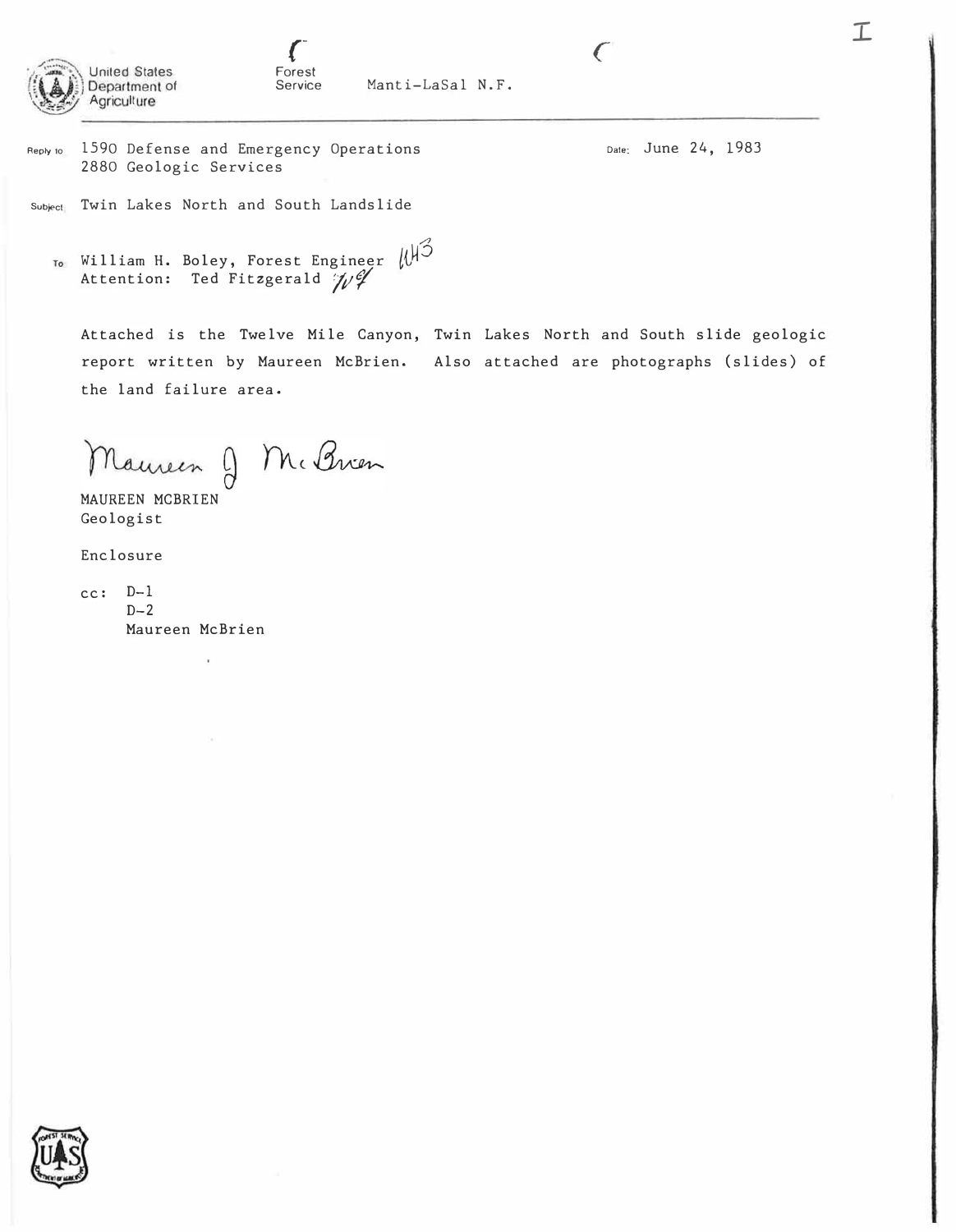Twelve Mile Canyon

 $\zeta$ 

 $\epsilon$ 

Geologic Assessment of the Twin Lakes North and South Lands lide

by Maureen McBrien, Geologist Manti-LaSal National Forest

June 23, 19,83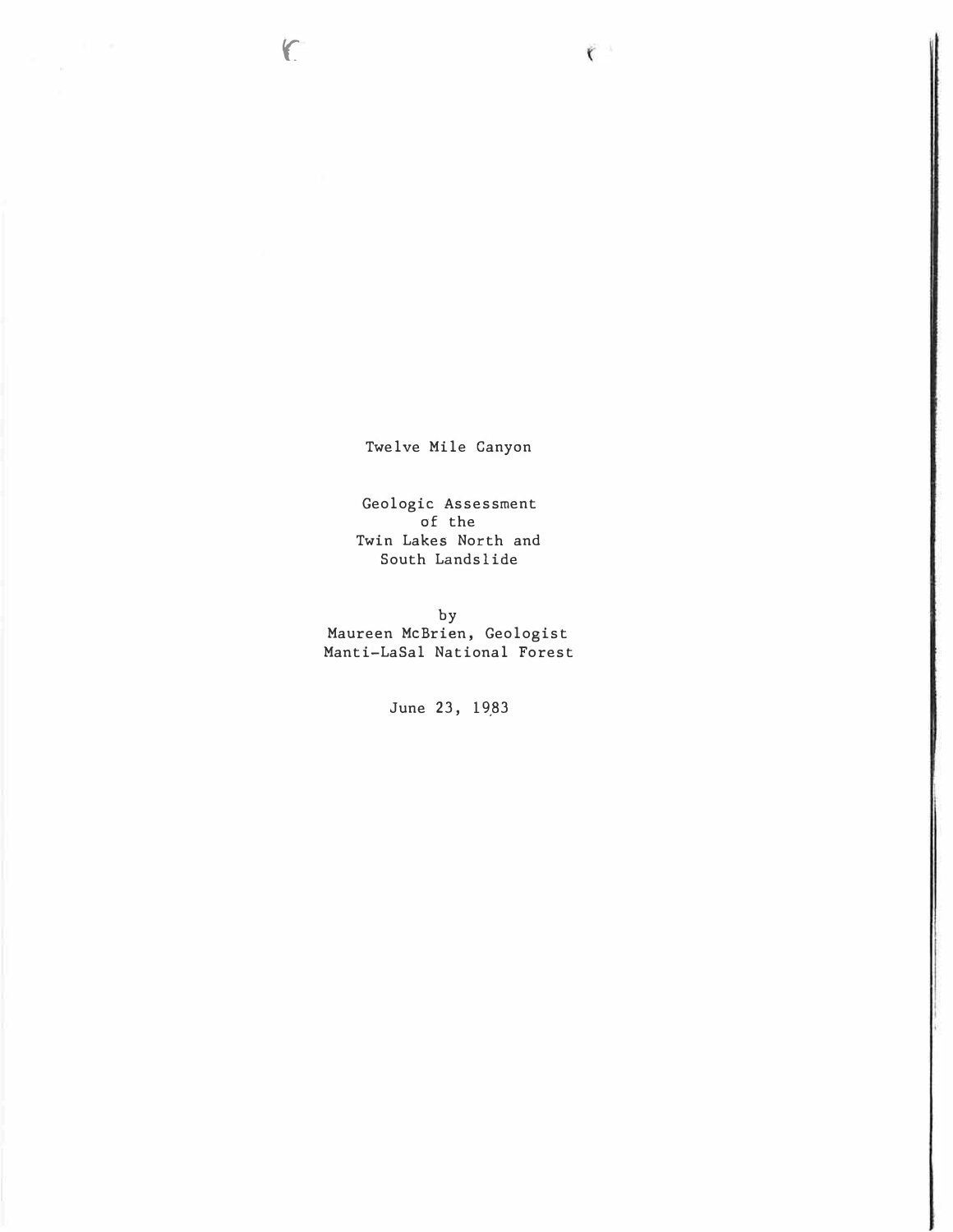#### TWELVE MILE CANYON

# Twin Lakes North and South Slide

## Summary of Events

On June 6, 1983, concern was identified for two slides occurring on the north and south sides of Twelve Mile Canyon Creek, west of Pinchot Campground. Both slides are directly across from each other. The North Slide is located in the  $W_2$ , Sec. 32, T19S, R3E. The South Slide is located in the  $S_2^L S_2^L$ , SE<sup>1</sup><sub>4</sub>, Sec. 31, T19S, R3E and NW<sup>1</sup>4NW<sup>1</sup>4, Sec. 5, T20S, R3E. The slides were moving at approximately 4 - 6 feet per day. The creek at maximum flow was approximately 900 cubic feet per second. Potential for the damming of water in the creek exists. A corresponding breaching of the natural dam could increase water flow in the creek which could be catastrophic to the town of Mayfield.

On June 7, 1983, another concern developed. Tension and shear fractures were developing progressively north and were within  $\frac{1}{4}$  mile from Twin Lakes Reservoir. On June 8, 1983, a fracture which may or may not be related to the presently active North Slide was identified 1/8 of a mile from Twin Lakes.

A decision was made to breach half the water, 80 acre feet, from Twin Lakes. An uncontrolled breaching of Twin Lakes if water was to be released in 30 minutes, would produce a flow of 4 , 000 cubic feet per second. This type of flow would also be catastrophic to the small town of Mayfield, 3 miles down canyon from the slide area.

In the controlled breaching of Twin Lakes, a flow of 30-35 cubic feet per second for a period of 13 hrs. was maintained. A debris flow could have resulted if water was to flow on the slide. The resulting volume of debris material which would flow down canyon would be 5 times that of the volume of water releasedjif a debris flow were to develop. To prevent a debris flow from occurring, a channel was dug to divert the water off the slide into the old natural drainage.

## �eologic Assessment

#### General

Two formations crop out in the Twelve Mile Canyon Area. The Late Cretaceous - Early Tertiary North Horn Formation and the Tertiary Flagstaff Limestone. Thick deposits of glacial moraine cover the valley floors as well as fluvial deposits.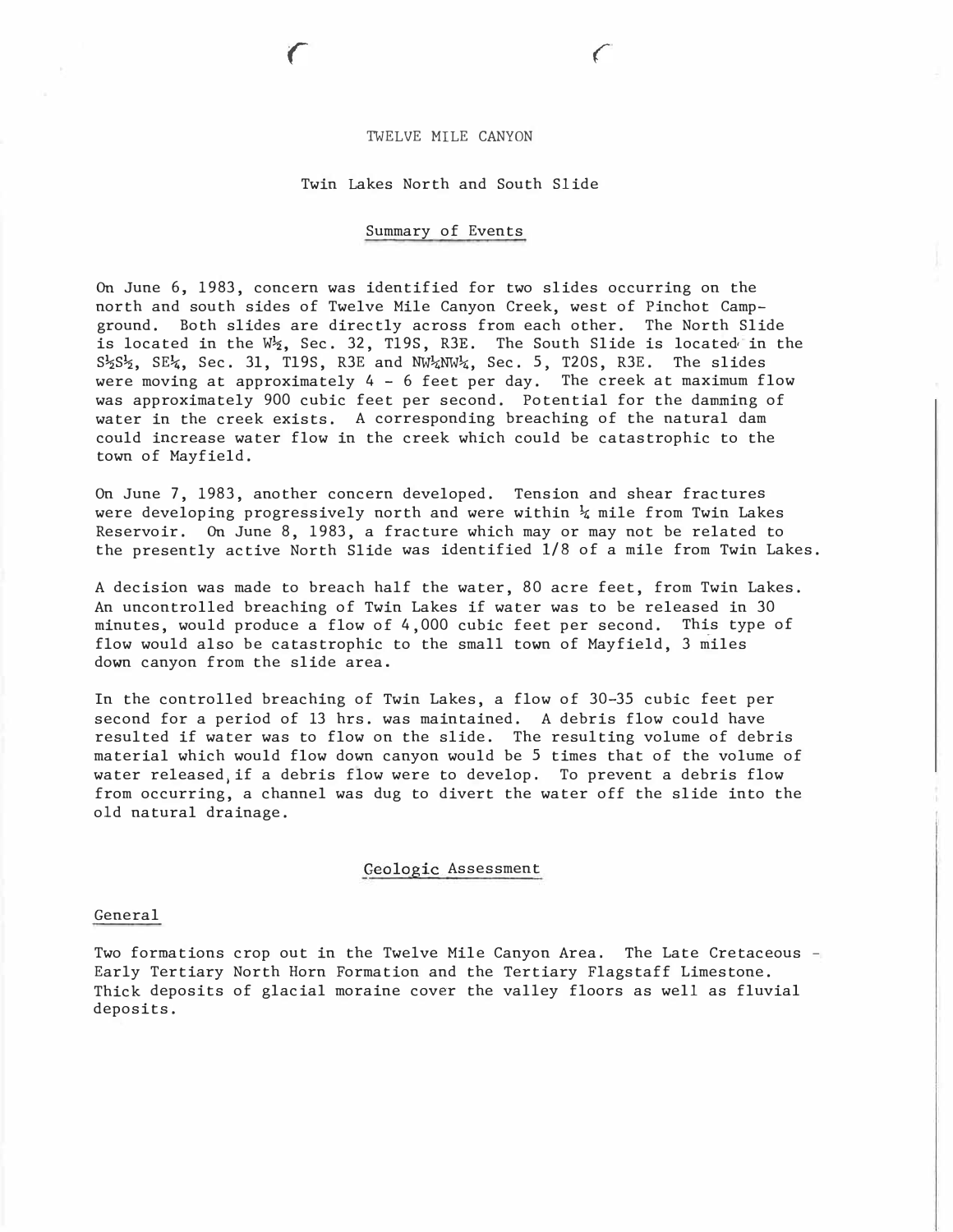The North Horn Formation consists of interbedded shales, sandstones, and fresh water limestone. The beds dip  $10^{\circ}$  to  $20^{\circ}$  to the northwest. Because no accurate dip measurements were measured nor was there an outcrop of the Price River Formation, no accurate determination could be made of the bed thickness. Much of the North Horn Formation is covered with Quarternary Glacial Moraine within the valley floor. According to the 10 September 1976 Geotechnical Report, Caldwell, Richards, and Sorensen, Inc., Manti Canyon North Slide Stability Studies, the North Horn Formation is 300 - 400 feet thick in Manti Canyon. The glacial moraine is more than 500 feet thick. Similar conditions seem to occur in Twelve Mile Canyon south of Manti Canyon. Drilling would be required to accurately determine the thickness of the North Horn Format�on and the glacial moraine. The North Horn Formation is highly unstable and many of the recent massive landslides in Utah ie. Manti, Thistle, have occurred in this formation.

2

 $\epsilon$ 

The Flagstaff Limestone caps the North Horn Formation and forms a near vertical outcrop. The formation is a fresh water limestone and lies conformably on the North Horn Formation. The Flagstaff Limestone is a stable formation except where the North Horn Formation may be undercut causing rock fall.

Twelve Mile Canyon is in the western margin of the Wasatch Plateau. This area, known as the Wasatch Monocline, dips west to Sanpete Valley. The monocline has been dissected by glacial action forming steep canyons during the Ice Age and stream action up to present times. Thick glacial moraine deposits (500 feet) occur in the valley bottom. Fluvial deposits also occur.

Twelve Mile Canyon is within the Musinia Fault Zone which is a series of normal, near vertical faults which strike generally north-south.

The two active slides appear to be within two multiple rotational paleolandslide features as evidenced by the hummocky slope/bench topography of the area.

The north paleolandslide is bounded to the west and east by a fault. The south slide is bounded by a fault on its east side. The active slides are smaller in extent than the topography indicates for the paleolandslides. New fissures are developing daily which indicate that the active land slide area is enlargening.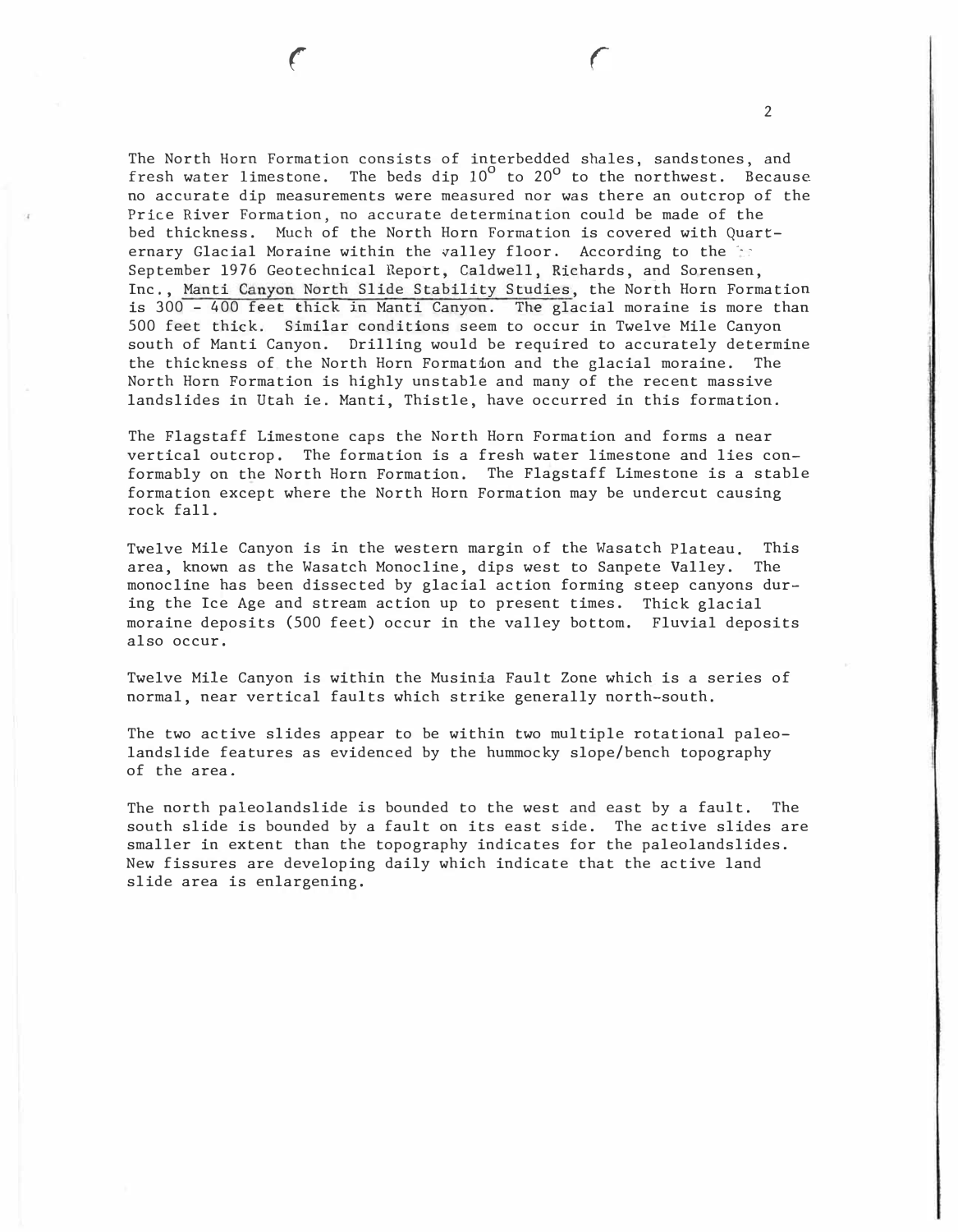The North Slide (Twin Lakes)

r

The present North Slide (Twin Lakes) is within an older paleo-landslide. The paleo-landslide is bounded by two faults. The western and eastern fault strike at approximately  $N$  10<sup>0</sup> E.

r

A well defined shear at the western flank of the active slide also strikes at approximately N  $10^{\sf o}$  E. The shear fracture extends northeast 3000 feet from the toe of the slide. The shear is well developed except at the Northern most 100 feet where the shear is evidenced only by enechelon tension cracks. The tension cracks strike N  $55^{\circ}$  E. The western flank of the slide is also defined by a shear, however it is not fully developed. It too trends at approximately N  $10^0$  E but is only well developed 1400 feet northeast of the toe. Other cracks with an orientation which match compression features of the active slide, striking N 30<sup>0</sup> W, were found 600 feet east of the eastern most shear.

On June 5, 1983, Station 1 (See map 1) was set up near the toe and western flank shear of the slide to determine the approximate movement rate of the slide. Measurements were made until June 8, 1983. At Station 1 the landslide material was rotating downstream and compression features had destroyed the siting station. On June  $6, 1983, a$  second station (Station 2, See map 1) was set up 3/8 of a mile north of the toe of the slide on the western. flank shear during the construction of the diversion channel for the breaching of Twin Lakes. The second station was lost at  $3:00$  p.m., June 10, 1983.

A well defined shear fracture bounded the western flank of the slide. Two stakes were set up in line in the stable western side of the shear. A third stake was set up on the east side of the shear in line with the two other stakes on the west side of the shear. The next day movement could be determined by measuring the distance between the stake of the previous day on the east side of the shear to ·the stake which was newly in line with the two stakes on the west side of the shear (See figure 1). The following data was collected from the two stations:

Station 1

| DATE   | TIME                 | <b>DISTANCE</b> | RATE                        |  |
|--------|----------------------|-----------------|-----------------------------|--|
| 6/5/83 | $7:25$ p.m.          |                 |                             |  |
| 6/6/83 | $3:42$ p.m.          | 38 inches       | .16ft./hr $3.75$ ft./24 hrs |  |
| 6/683  | $5:05$ p.m. 6 inches |                 | .4 ft./hr $9.6$ ft./24 hrs  |  |
| 6/7/83 | $10:00$ a.m.         | 18 inches       | .24ft./hr $5.7$ ft./24 hrs  |  |
| 6/8/83 | Station lost         |                 |                             |  |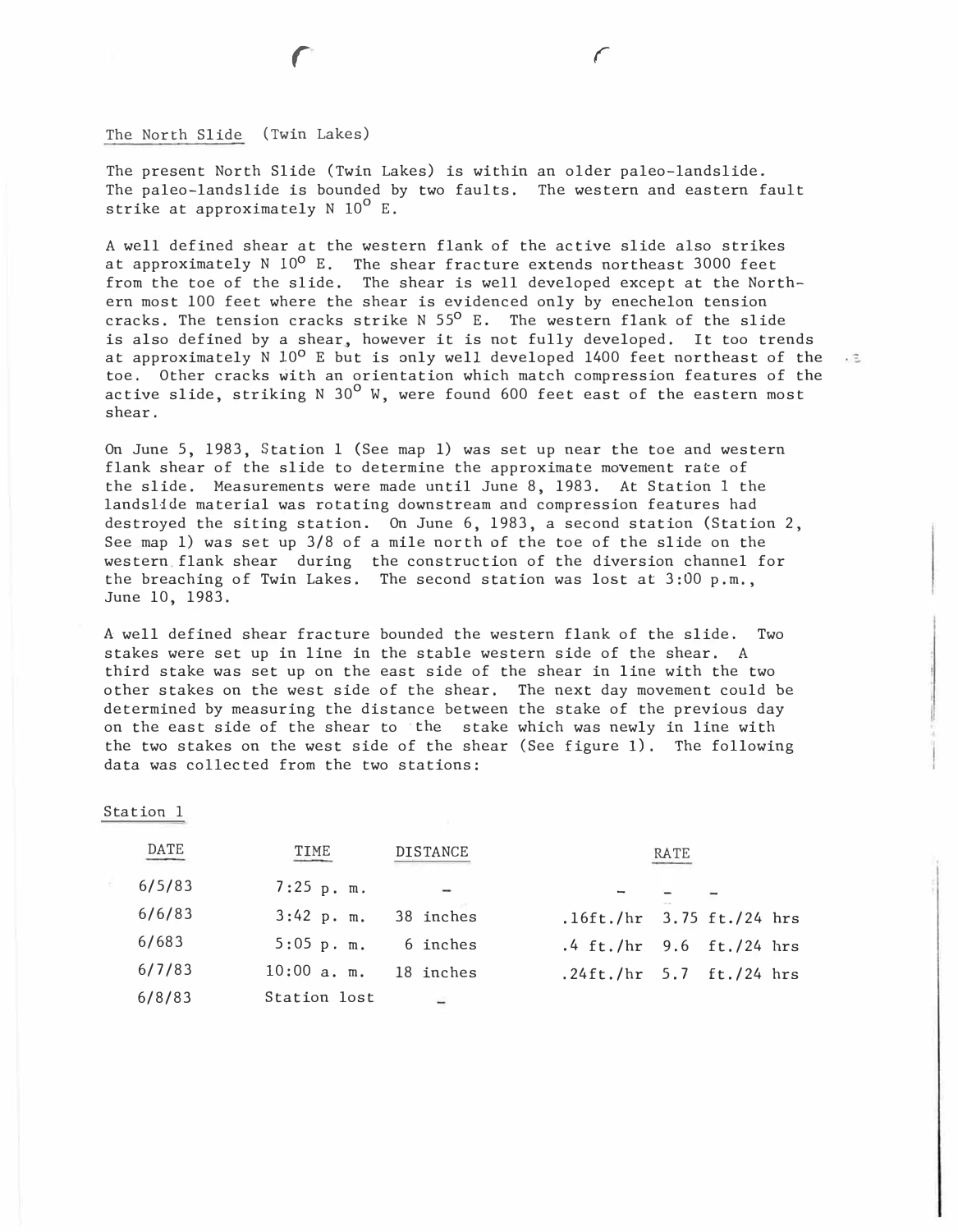|  | Station |  |
|--|---------|--|
|  |         |  |

r

| DATE    | TIME         | <b>DISTANCE</b>          | RATE                           |  |
|---------|--------------|--------------------------|--------------------------------|--|
| 6/7/83  | 11:22 a.m.   | $\overline{\phantom{a}}$ |                                |  |
| 6/8/83  | $10:13$ a.m. | 70 inches                | .21 $ft/hr$<br>5.23 ft/24 hr   |  |
| 6/9/83  | 9:45 a.m.    | 72 inches                | 6.13 $ft/24$ hr<br>.26 $ft/hr$ |  |
| 6/10/83 | $10:38$ a.m. | 64 inches                | .22 $ft/hr$<br>5.18 ft/24 hr   |  |
| 6/10/83 | 3:00 p.m.    | Station lost             |                                |  |

The slide appeared to be moving 4 to 6 feet per 24 hours. The movement of material could be observed. Extensive tension cracks and compression features were observed on the slide up to 3000 feet north of the toe of the slide.

The slide appears to be retrogressive since the shear and associated tension fractures of the western flank have progressed opposite to the direction of movement of the slide. The slide appears to be spreading laterally eastward as evidenced by compression features east of the shear zone.

The slide is striking in the same orientation as the boundary fault east and west of the slide. Because the slide does not follow the dip and because the flank shears follow a definite strike regardless of the topography, I assume the slide is a deep rotational slide. The tension fractures first appear on the slope areas below the benches. The slopes are most likely the boundaries of the ,paleolandslide rotational slump blocks. It appears the movement may be structurally controlled along the faults and shear planes at the base of the rotational blocks. (See Figure 2)

Reactivation of the paleolandslide is most probably related to the excessive water the area has received in the past two years. Water is probably acting as a lubricant along the fault and the basal paleo-shear planes. The fault also acts as a conduit for water, entering the eastern fault, being intercepted along the paleo-shear planes under the rotation blo ck and being intercepted by permeable beds dipping northwestward.

The increased flow in Twelve Mile Creek has eroded the lower reaches of the paleolandslide area which has either cut the toe of the paleolandslide or has oversteepened the slope at the creek edge, causing land instability.

South Slide (Twin Lakes)

The presently active South Slide (Twin Lakes) is within an older paleolandslide, a fault, with a strike of N  $20^{\circ}$  W marks the eastern boundary.

 $\overline{C}$ 

2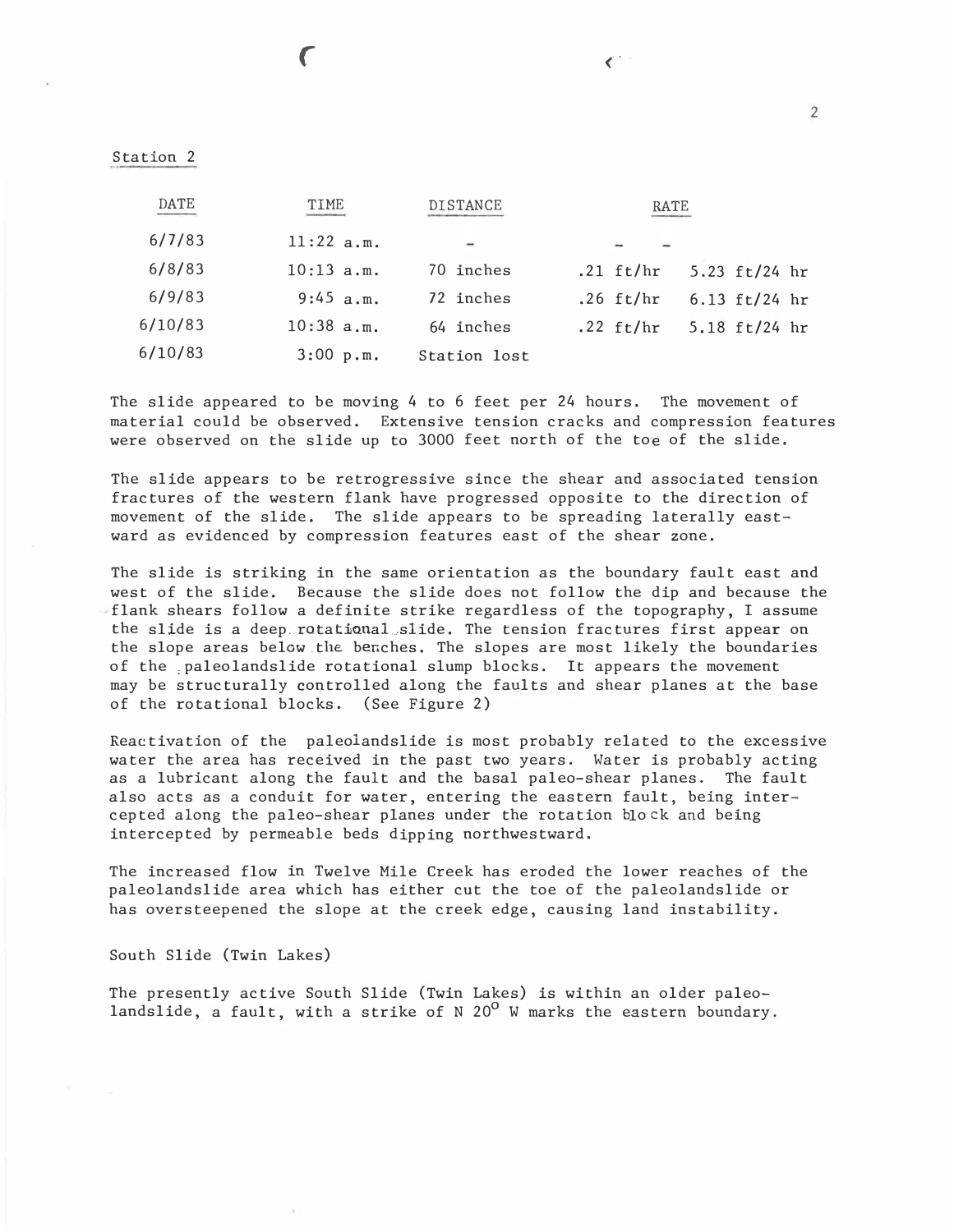The shear zone is most evident at the eastern boundary of the slide. Activity is greatest in this area. The zone consists of three parallel shear cracks. The eastern most shear is not as well developed as the other two. Vertical displacement is small and the shear crack is represented by enechelon tension cracks in the southern most extension (See Map 1). The<br>other cracks are well dev¢loped striking N 20<sup>0</sup> W and have vertical displacement as great as 20 to 25 feet. Two thousand two hundred feet to the west of the eastern most shear is the development of a shear directly across from Birch Creek. This shear also strikes N  $20^{\circ}$  W and consists mostly of enchelon tension cracks. There is a zone of inactivity. No cracks are evident in an area one thousand feet east of the shear. This shear could be the western flank of the active slide or it is the eastern most flank of a second slide developing across from Birch Creek.

r

The active shear zone extends 1300 feet south from the toe. The meadow area south of the southern most extension of the shear zone had no evidence of cracking. Cracks were observed in the slope south of the'meadow areas. It could not be determined if this active instability was local or part of the major active slide.

A third station was set up at the eastern most shear flank to determine the slide movement. It was the only area where an accurate measurement could be made however it appeared to be the least active of the shear cracks in the shear zone.

The station was set up at  $11:03$  a.m. At  $12:13$  p.m. 2 inches of movement had occurred, a rate of 4 feet/24 hrs.

The fault to the east of the slide area appears to be acting as a conduit for water to enter the bedding planes. The water lubricates the bedding plane and provides a surface for slippage. The beds dip northwest in the same direction as the slide movement. Tension cracks, great shear displacements, compression features, and large amounts of water pooling and filling cracks in the slide, indicate a very active slide. The slide could be structurally controlled by slippage along the fault as well as paleo-landslide rotational block shears. Because of the dip of the bed translational sliding is probably also occurring. The shale beds in the North Horn Formations could provide a failure plane, especially since the beds dip down canyon. The increased flow in Twelve Mile Creek could have eroded the base of the paleo-landslide which may have cut the toe of the slide reactivating the slide. (See Figure 3).

The south slide is much wetter than the north slide due to the dip of the bedding planes acting as conduits for that water. This water is getting further diverted into the slide by the shear and tension cracks. A potential could exist for a debris flow if water continues to saturate the landslide. At the toe of the slide, I observed very small debris flows (6 inches wide) developing. This slide should be carefully monitored.

3

 $\mathcal{C}$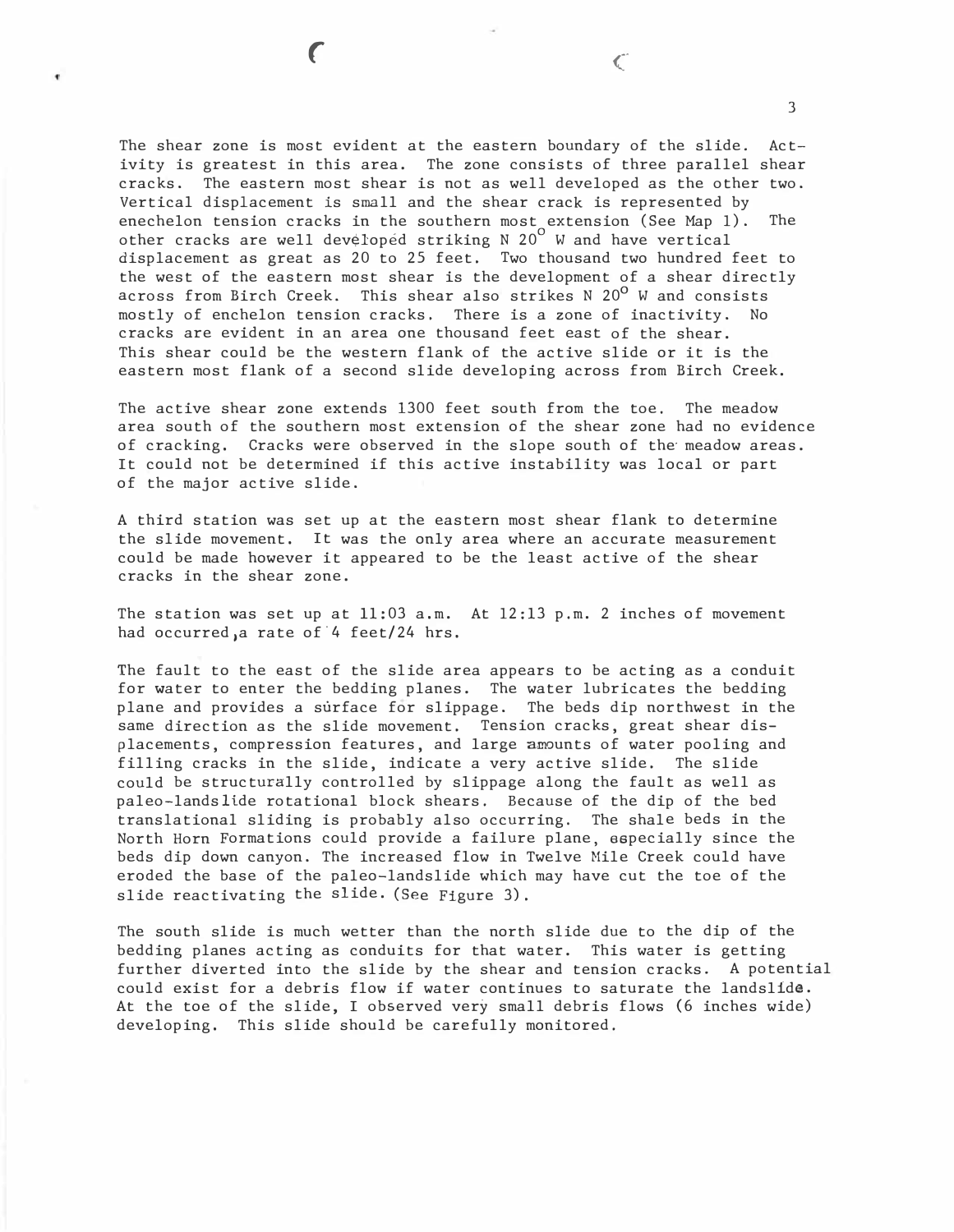# PHOTOGRAPH NARRATIVE TWELVE MILE CANYON TWIN LAKES NORTH AND SOUTH LANDSLIDES

Photographs are in the 1590 file North Slide-Twin Lakes

 $\binom{1}{2}$ 

### Slide Number

1.

. <br>  $\sim$  (

- Compression features and lateral offset on Twelve Mile Canyon Road on the toe of the slide June 6, 1983.
- 2. Compression feature that developed in the same proximity, one day later June 7, 1983.
- 3. Tension cracks on the toe of the North slide.
- 4. Shear fractures on the North slide. Notice the plant root orientation caused by shearing.
- 5. Compression feature on the North slide, north of the toe of the slide, next to the western flank shear.
- $6 \& 7.$ East shear near the toe of the slide. Land appears to be flowing.
- 8 & 9. Just north of the toe, the western flank shear is evident. Notice the vertical displacement of the shear. (Slide 8 (6/7/83) , (Slide 9 (6/8/83).
	- 10. One quarter of a mile north along the western flank shear. The Twin Lake road is displaced approximately 50 feet (6/7/83) .
	- 11. On June 8, 1983, the shear has widened. A monitoring station was set up at this site (Station 2). Four to six feet of movement per day was recorded.
	- 12. The stream, the source of which is Twin Lakes, is diverted by the flank shear onto the slide. This area is just east of the displaced road in photographs 10 and 11.
	- 13. Tension cracks on the Twin Lakes Road approximately  $\frac{1}{4}$ mile north of the toe of the slide is fractured by tension cracks and compression features.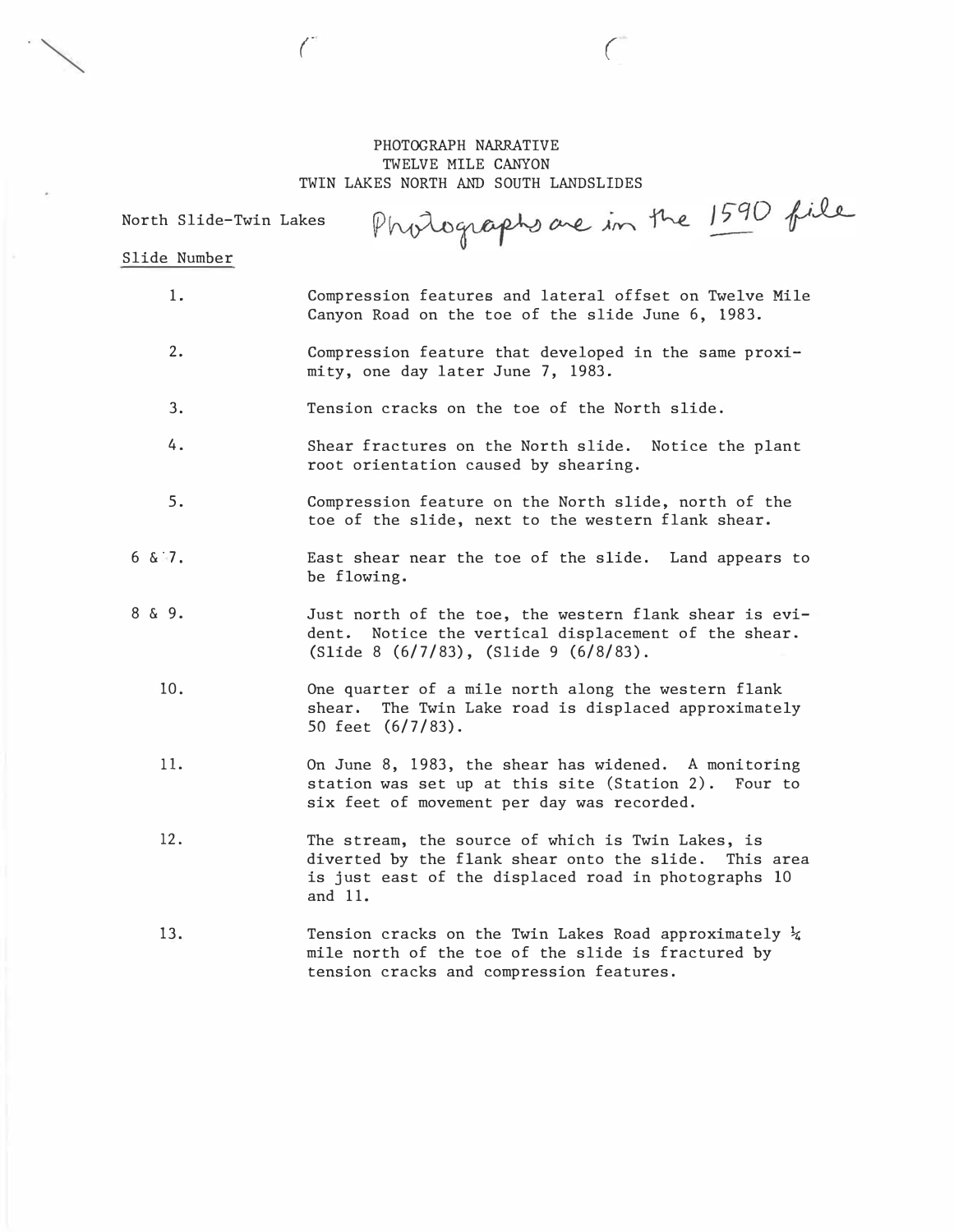$\mathcal{C}^{\infty}$  and  $\mathcal{C}^{\infty}$ 

 $\bigg($ 

<sup>1</sup><sup>4</sup>. Toe of the South Slide, Twelve Mile Creek Slide.

 $\left( r\right)$ 

- $15 17$ . The next three photos were taken on consecutive days from June 6, 1983 to June 8, 1983. Notice the trees and the triangular rock in the creek for comparative references.
- 18&19. The eastern shear at the toe of the South Slide.
	- 20. The North Slide as viewed from the South Slide.
	- 21. Tension cracks on the South Slide-Water is flowing GŚ. within all these cracks.
	- 22. Tension cracks on the South Slide in the active zone.
	- 23. One of the three parallel shears in the active zone of the South Slide. Diagonal slickenslides were prominent on the scarp. Maureen McBrien is on the foot wall of this feature. The arrow drawn on the scarp shows the relative movement.
	- 24. Active shears on the South Slide.